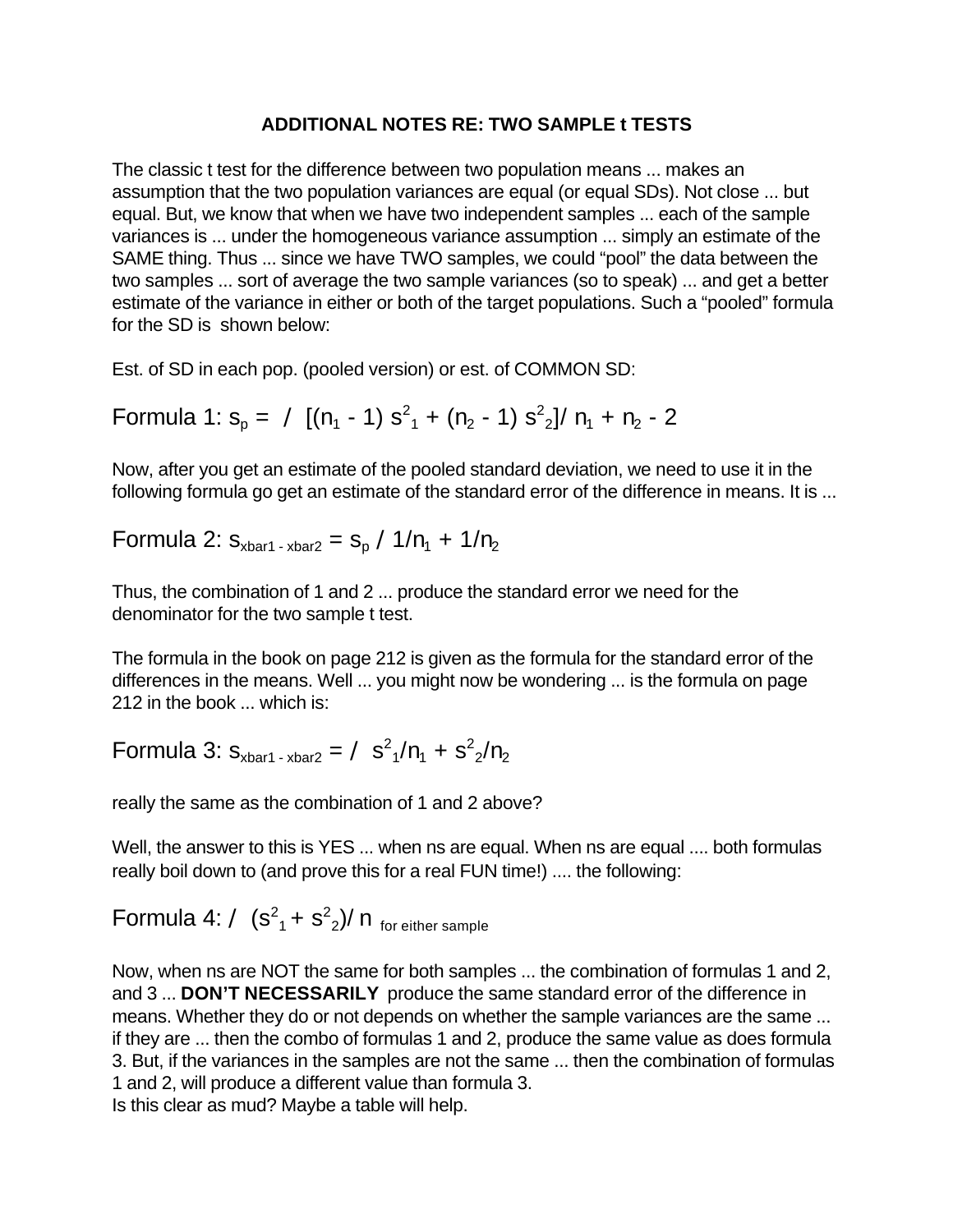| <b>FORMULAS FOR</b><br><b>ERROR</b> | ns for samples | variances for samples |
|-------------------------------------|----------------|-----------------------|
| $1+2$ , $3 =$ SAME                  | same           | same                  |
| $1+2$ , $3 =$ SAME                  | same           | different             |
| $1+2$ , $3 =$ <b>SAME</b>           | different      | same                  |
| $1+2$ , $3 =$ DIFFERENT             | different      | different             |

The bottom line is that ... for cases where ns are different .... since the variances in the two samples are NOT likely to be the same ... then the standard errors for the difference in means will be different when you make an assumption of equal population variances ..... then when you do not. The first case is referred to as the "CLASSIC t TEST" and the second is normally referred to as the "BEHRENS-FISHER" t.

Thus, the question is ... what is the impact of making the assumption of equal variances or not? Clearly, if you use the appropriate procedures to estimate the standard error of the difference in means, the resulting standard errors will NOT necessarily be the same ... and if they are not the same, then the t test value will not necessarily be the same. And, if the t test values are not the same ... then ones chances for retaining or rejecting the null are not the same ... if we assume using the SAME critical t value ... based on degrees of freedom. Thus, if your chances of retaining or rejecting the null are somewhat different ... then the chance of making a type I error (alpha) will be different too.

The bottom line problem is usually this. If you make an assumption that the two populations have equal variances, AND you are not correct, then it is likely that you will be using a type I error rate that is not exactly correct. That is ... if you find what you think are the correct degrees of freedom (N - 2) and use that to find the critical value ... then the p value that you are setting the critical value for ... is not likely to be correct. The rate could be greater than what you are thinking ... or it could be smaller than what you are thinking. The exact extent of this mistake is dependent upon both the unequalness of the ns ... AND the unequalness of the sample variances ... AND ... whether the larger n is paired with the larger/smaller sample variance.

Here, all I will say is that ... if your equal population variance assumption is not correct ... then the actual p value that you are working with could be much smaller OR larger than what you think.

It is very likely that .... even if you make the equal population variance assumption, that in reality ... the two population variances are NOT EXACTLY the same. Thus, we would be better off generally speaking using FORMULA 3 ... which does not make that assumption in the process of finding a value for the standard error of the difference in means ... and using it as the denominator for the two sample t test. This will tend to provide a more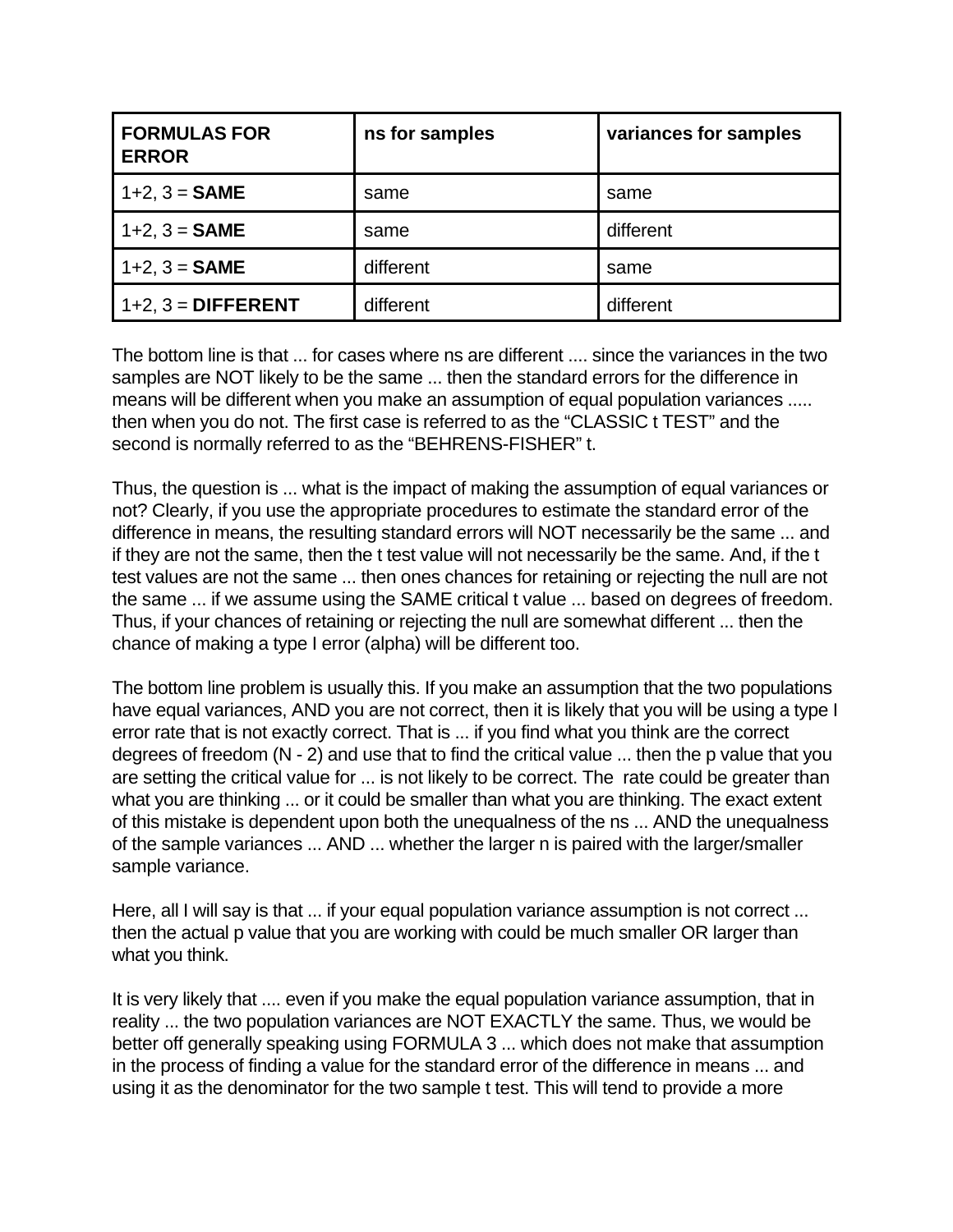realistic estimate of the standard error. However, this still does not completely get us out of the woods ...

In the book on page 212, what you have is the formula for finding the standard error of the difference in means where NO assumption about the equality of the population variance is made. So, on this score, the estimation of the standard error seems to be ok. But, remember that the procedure for finding the degrees of freedom value ... based on the classic t test with the homogeneous variance assumption is:  $n1 + n2 - 2$ . Thus, in two samples where both ns are 30, the df value would be 58. But, if the variance assumption is made ... but is not true ... then using df as 58 in this case ... will lead us to a possible type I error rate that is not correct. So, how do we adjust for this problem? Here is a formula that makes an adjustment in the df value ... based on the combination of the ns for both samples and the variances from both samples.

Formula 5: Adjust df = 
$$
(s^2 + s^2)^2 / [((s^2 + 1)^2 / (n1 - 1)) + ((s^2 + 2)^2 / (n^2 - 1))]
$$

In Minitab, the default way to produce the standard error for the difference in means is to NOT make the equal population variance assumption. Now, even in the case where the ns are equal ... it is likely that the sample variances will not be equal ... and thus Minitab will see this as a red flag (ie, the population variances are also not likely to be the same) .... and makes the correction to the degrees of freedom value using FORMULA 5 above. If you look at the printout for the TWOSAMPLE t test ... you will notice that the df value given is not n1 + n2 - 1 ... as we normally figure df ... but rather a smaller one ... based on the adjustment produced in formula 5. IF THE ns are the same but ... the sample variance differences are small ... only a small reduction if df will be noticed. However, if ns are not the same AND there is a large difference in sample variances, there could be a rather drastic reduction in the df value (depending upon whether the larger n is accompanied by the larger sample variance, or other combinations).

The bottom line is ... if the df you need to use is less ... then the critical value you will find from the table will be larger ... and if it is larger, then it will be more difficult to reject the null hypothesis. In this sense ... using the corrected df value makes the test MORE CONSERVATIVE ... IE, a more conservative test is one where your chances of making a type I error (ie, rejecting the null when you should not) are smaller ... since it will not allow you to reject the null as often.

In addition, if you are a confidence interval "person", what happens above could have an impact on the width of the confidence intervals. Note that in 3 of the 4 conditions shown in the table above ... there is NO difference between the standard error formula results in both cases ... only when both ns are different and the sample variances are different will the two standard error formulas produce a different value. Of course, in that last case ... t test values and confidence intervals will be different since, the standard error is used in both ... as a divisor in the t test and as a multiplier when building a confidence interval. But, generally, especially if ns are the same, the standard error values would be identical using